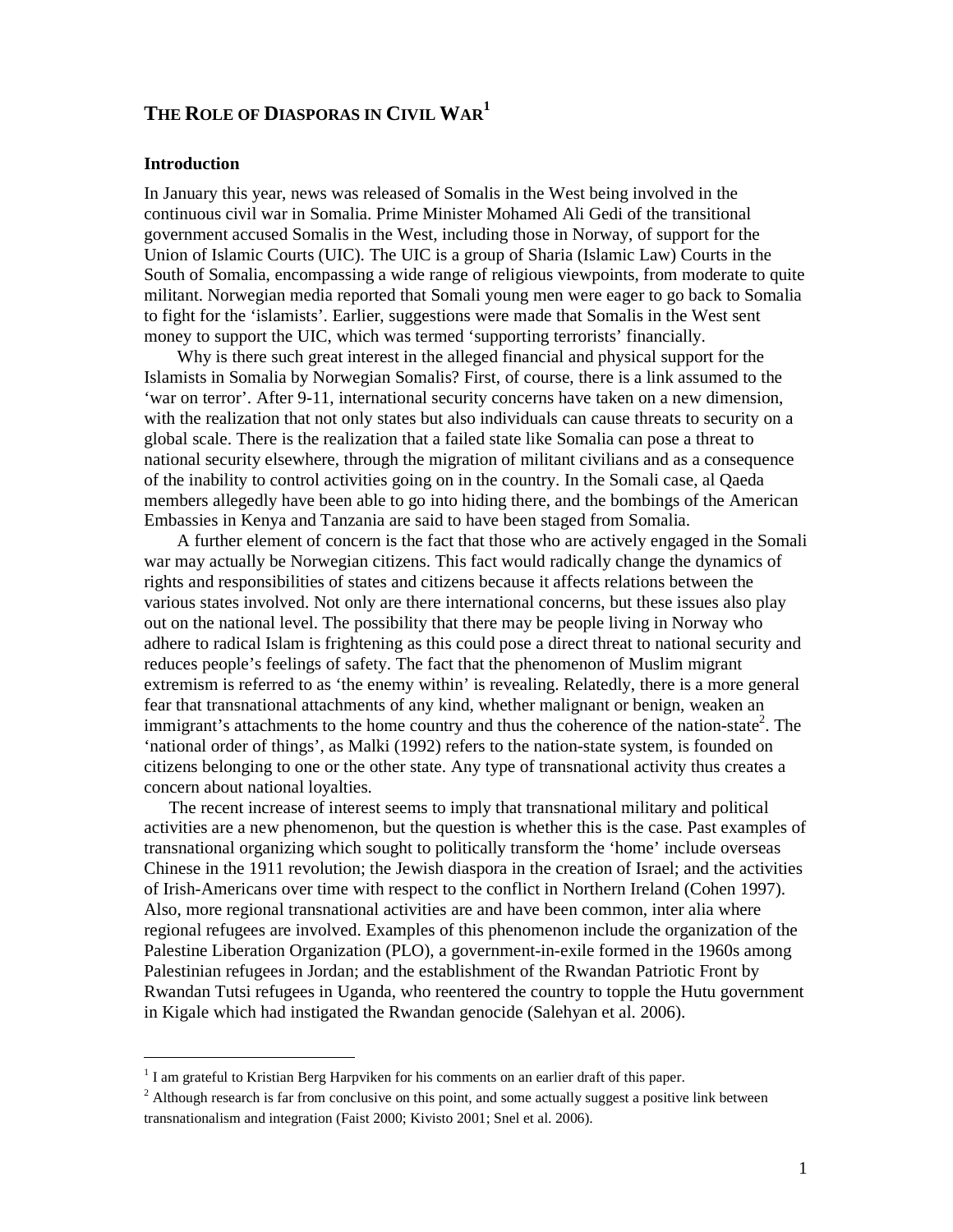Rather than the phenomenon being new, what is new is the increasing interest within the social sciences in transnationalism (Mazzucato et al. 2004), including political transnational activities. The concept of transnationalism first emerged in the 1970s. It emerged in different disciplinary fields, and developed in different directions. When the term was originally introduced in International Relations (IR) by Keohane and Nye (1971), it drew attention to the role of nonstate actors whose importance had been neglected by the dominant Realist paradigm. Whereas the term originally was associated with all forms of transnational activity, it later became associated with economic relations, especially the role of transnational corporations in international affairs (Wayland 2004: 407). Furthermore, in IR the concept of transnationalism was narrowed down to focus on the international activities of nongovernmental actors (NGOs) and advocacy networks (Tarrow 2001).

Other types of nonstate actors received far less attention within IR, though they were the focus of attention in other disciplines. In anthropology and sociology, for example, the transnational activities of individuals, and mostly migrants, have been the main point of focus. In these academic fields, the transnational relates to the human impacts of globalization. It is conceptualised as 'a continuous flow of people, goods, money and ideas that transgress national boundaries and thereby connect different physical, social, economic and political spaces' (Mazzucato et al. 2004). While much of this work has analyzed migrants' social, cultural and economic transnationalism, a growing literature, in particular on forced migrants, addresses migrant political transnationalism.

In an attempt to increase our understanding on the transnational facets of civil war, and possibly draw out a number of interesting themes for further research, this paper will focus on the role of ethno-national diasporas in the various stages of civil war. Ethno-national diasporas are defined as 'a socio-political formation, created as a result of either voluntary or forced migration, whose members regard themselves as of the same ethno-national origin and who permanently reside as minorities in one or several host countries. Members of such entities maintain regular or occasional contacts with what they regard as their homelands and with individuals and groups of the same background residing in other host countries' (Sheffer 2003: 9-10). Here, my main focus will be on those diasporas caused by forced migration. I will provide an overview of their key domains of influence in processes of conflict and peace building, and address the question of whether this influence means a prolonging of war or a better chance for peace.

I will mainly look at the role of the wider diaspora, rather than those in neighbouring countries (see also Van Hear 2002). Furthermore, I will look at the role of these diasporas in civil war holistically, including various aspects of political transnationalism that may contribute both to civil war and peace processes. My choice is informed by my own expertise, which is on the transnational activities of refugees. It is also informed by the fact that within IR, the transnational facets of civil war are being discussed, taking a more regional and narrow approach (see e.g. Gleditsch 2006; Salehyan et al. 2006). For this paper, I have reviewed literature on migrant political transnationalism in order to provide a wide variety of case studies, ranging from Sri Lanka to Somalia to El Salvador.

#### **Key Domains of Influence**

Many ethno-national diasporas are produced by political repression or violent protracted conflict in the home states. Thus, it is very important to recognize that the relationship of a transnational community to its country of origin is 'as likely to be defined by a desire for transformation, contestation and political change as it is by nostalgia, continuity and tradition' (Adamson 2001: 155). According to the 1951 Geneva Convention, a refugee is a person who 'owing to wellfounded fear of being persecuted for reasons of race, religion, nationality,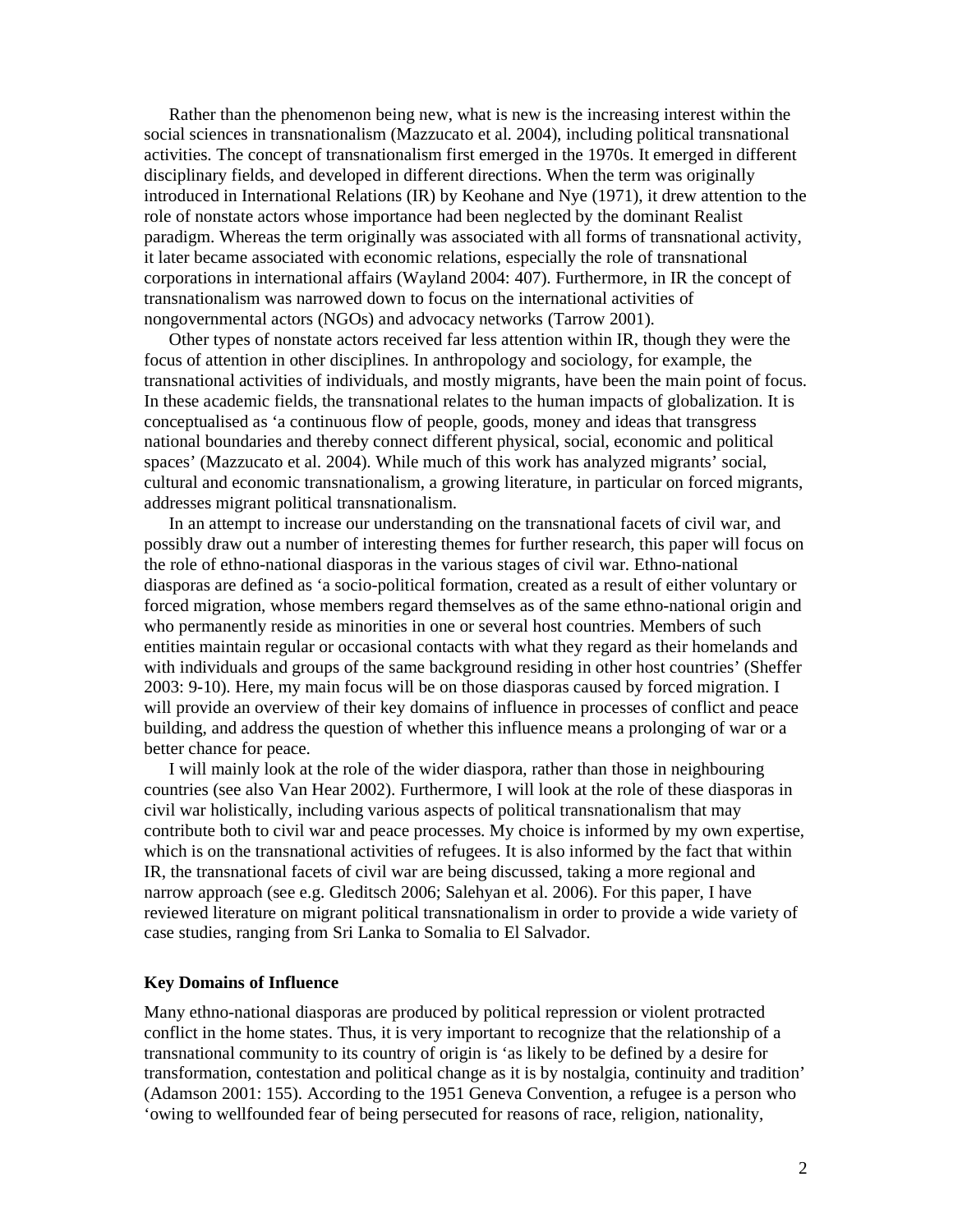membership of a particular social group or political opinion, is outside the country of his nationality and is unable or, owing to such fear, is unwilling to avail himself of the protection of that country' (UNHCR 1996). Many refugee communities display a political and social orientation toward the country of origin as a consequence of the forced character of their stay outside their country of origin. Often, the leadership of the political opposition are amongst those refugees who move further abroad. Political events and conflicts in the country of origin continue to influence and often divide the communities, and political links to the country of origin remain significant.

 Furthermore, not only characteristics of refugeeness but also characteristics of being in diaspora play a role. As Wayland (2004: 417) points out, persons who migrate from a closed society to an open society are able to capitalise on newfound freedoms to publish, organise, and accumulate financial resources to an extent that was impossible in the homeland. Motivated by their experiences and facilitated by broader globalization processes, diasporas play an increasingly important role in the various stages of civil war. Diasporas adopt different strategies for influencing change in their countries of origin. Østergaard-Nielsen (2003: 70) distinguishes between direct and indirect strategies, where direct refers to transnational activities that are directly targeted at the countries of origin, and indirect refers to activities that are indirectly targeted at those countries, through other actors. Direct may come through giving economic, political or even military support to political counterparts in the homeland, while indirect strategies include lobbying or bringing pressure to bear on the international community. Drawing on this categorisation, I will here distinguish between financial contributions; military and political involvements; and advocacy and lobbying.

## *Financial Contributions*

Over the last decade or so, interest in remittances has increased dramatically. There is a general understanding that migrant remittances are vital in an increasing number of national economies worldwide. But these substantial amounts are not only interesting because they contribute economically: they are also of great importance because they have the potential to alter the local balance of resources and power. The financial contributions of diasporas raise tens of millions of dollars annually for opposition groups around the world (Adamson 2001: 165). This may prolong civil wars by several years, as in a large number of countries, warlords make use of diaspora connections and exploit or use migrants to advance power and wealth (Ballentine 2003; Collinson 2003). Though it is clear that the links between remittances and conflict should not be underestimated, at the same time it is very difficult to establish exactly how and to what extent remittances prolong civil war.

 One major obstacle is that, despite an increased focus on remittances, statistics are still very limited. In order to estimate total remittance flows, a top-down or bottom-up approach can be selected (Lindley 2006: 5). The bottom-up approach is based on survey data on average transfers and government statistics on numbers of migrants. There is a lack of reliable data on these issues, and a common tendency to underreport remittances. On top of that, remittance senders will not provide reliable information on their contributions in support of warring factions in the country of origin.

The top-down approach uses data provided by remittance companies, national and international financial institutes. Yet these statistics mostly do not distinguish between the different purposes for which remittances are sent, and, more problematically, most of the money that is transferred to conflict areas does not pass through these formal channels. In the case of Afghanistan and Somalia, for example, the *hawala* system is mainly used. *Hawil* is an Arabic word that means transfer, usually of money or responsibility, and the *hawala* is a worldwide, informal system of value transfer operated and used by Afghans, Somalis and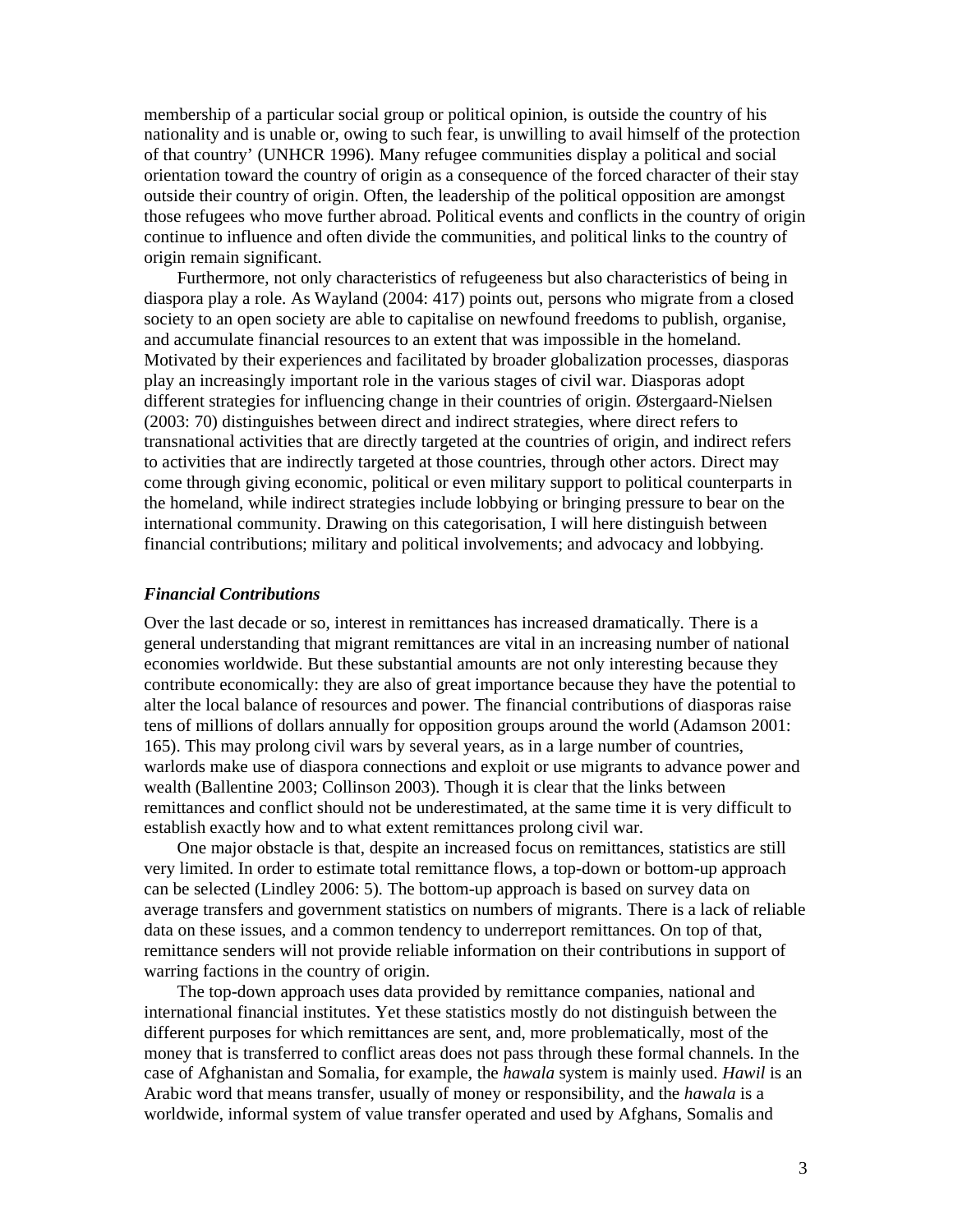other migrant groups, for remittance sending and business transactions (Horst et al. 2002). Although referred to as an informal exchange mechanism, it usually operates according to well-established rules based on trust. The main concern governments and international financial institutions have is the lack of transparency of the system, as this could be a source of potential abuse (Weiss Fagen et al. 2006).

 Despite inadequate statistical data, a growing body of literature has begun to analyze the role that members of diasporas play in providing material support for armed conflicts. A World Bank report, for example, indicates that countries which ended a civil war five years ago and which had an unusually large diaspora based in the US, had a 36 percent chance of conflict recurring, as opposed to a 6 percent chance in countries with an unusually small diaspora (Collier 2000: 6). It states, rather unsubstantiated in my view, that diasporas are very dangerous in civil war, because they are much richer than the people in their country of origin and they are a ready market for rebel groups as a source of financing. Yet the argument has been also been made that diasporas offer great potential for peace; an issue I'll come back to.

 Growing evidence exists that many active, non-state armed organizations are financed by revenues from diaspora communities. A classic case is the financial support for the IRA by the Irish community in the United States (Adamson 2001: 166), but other well-reported examples exist. Most notable is the Sri Lankan case, where the Tamil diaspora has provided substantial resources that sustained both the armed struggle for a separate Tamil state as well as the Tamil refugee communities (McDowell 1996; Van Hear 2002; Cheran 2003; Wayland 2004). The Liberation Tigers of Tamil Eelam (LTTE)'s resources largely come from the Tamil diaspora, though there is some disagreement as to whether these are collected voluntary or through coercion. The LTTE is also said to be directly involved in the remittance transfer business, from which it takes a cut – another form of transnational transfer (McDowell 1996).

 In the Ethiopian Civil War that led to the formation of the Eritrean state, the diaspora played a vital role as well. The links between the diaspora and the Eritrean People's Liberation Front (EPLF) go back as early as 1961, and involve financial contributions as well (Koser 2001b). Informants recall how during the 1970s, Eritrean refugees in Tripoli had regular meetings to collect money that would be send to an EPLF bank. The money was used to buy medicine, weapons, books and such for the fighters in Eritrea (Al-Ali et al. 2001: 586). Throughout the world, Eritrean refugees were mobilized to contribute to the war effort through a very systematic network of 'mass organisations'. The EPLF also established a network of NGOs known as the Eritrean Relief Association. This network quite successfully targeted host country NGOs and other donors for contributions. In addition, in the UK, it organized regular public collections.

 Whereas the ability to raise financial and other resources may be greater for these types of secessionist movements<sup>3</sup>, other cases have also been documented. Somali diaspora groups have been mobilized to support various factions, and 'patriotic feeling and civic pride have been converted into valuable material support in the form of diaspora donations, investment and activism on behalf of political formations and communities in Somaliland and Puntland'(Lindley 2006: 6). The diaspora has been a critical source of funds for clan militias, which have raised funds, sometimes through coercion, from clan members living abroad (UNDP 2001: 132). A similar situation has been observed in Darfur, where some of the main players are supported with resources from the diaspora and may in fact largely be dominated by diaspora politicians (Endre Stiansen, personal communication). In these contexts, it is not unlikely that diaspora involvement indeed prolongs the conflict.

 $\overline{a}$ 

 $3$  See also evidence on the Kurdish (Ostergaard-Nielsen 2003), Kosovan (Adamson 2001: 166) and Sikh case (Ellis et al. 2001).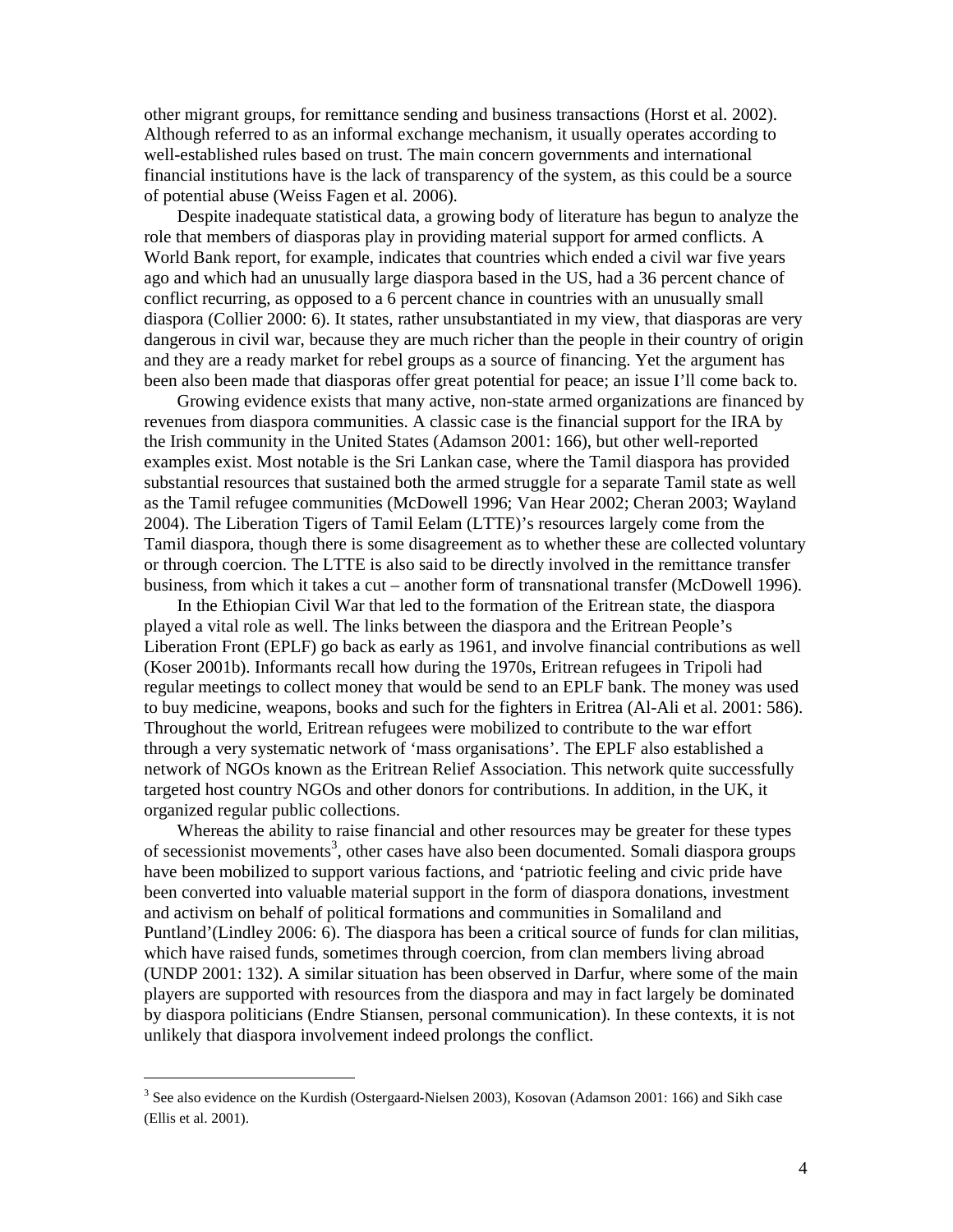#### *Military and Political Involvements*

Including transnational politics into an analysis of civil war has become vital. Ethno-national diasporas utilise transnational opportunities to pursue political goals in various states, thus creating a nexus between domestic and transnational politics. Including the transnational reveals how 'despite unfavourable conditions in the home country, factors abroad may protract an otherwise non-existent or short-lived insurgency. Such factors constitute a transnational opportunity structure' (Wayland 2004: 417). In the case of Sri Lanka, for example, the combination of greater political freedom, community organising and access to advanced communications and financial resources in receiving states, has allowed the Tamil separatists of the LTTE to engage in protracted insurgency against the Sri Lankan govnerment army. The war is being fought within Sri Lanka, but Tamil efforts are supported by the Tamil diaspora (Wayland 2004: 424). Thus, any analysis that does not take the political role of the diaspora into account, remains incomplete.

 Ethno-national diasporas provide a source of recruitment for many armed opposition groups engaged in violent struggles in the home country. Transnational mobilization most often takes place between neighbouring countries, as has been documented elsewhere (see e.g. Salehyan et al. 2006; Gleditsch 2006; Harpviken 2006). Yet there are also cases of mobilization of fighters in the wider diaspora. Throughout the struggle for an independent Eritrea, for example, through a very systematic network of 'mass organizations, Eritrean refugees were mobilized for the armed struggle by the EPLF (Al-Ali 2001: 586). At the same time, the Ethiopian government had to deal with another nationalist movement, the Oromo Liberation Front (OLF). OLF was created in 1974 with the goal of establishing an independent state for the Oromo, and received training from the EPLF in the process. While it largely drew on local and regional fighters, a few particularly committed individuals in the wider diaspora returned for periods of what they term 'national service' with the OLF (Sorenson 1996: 443). The same happened among Kosovo-Albanians abroad during the war in Kosovo – and to a smaller extent in the other recent Balkan wars (Kristian Berg Harpviken, personal communication).

 Besides direct military support, diasporas are vital for providing various kinds of political support. In ethnic conflicts, national identity politics for example often draw heavily on elite support from the diaspora. As Sorenson (1996: 443) stresses, diaspora populations are particularly fertile breeding grounds for the social construction of nationalist mythologies. Many nationalist movements derive significant political support from sympathisers in the diaspora, who use the nationalist project of creating a new homeland as a way of dealing with their own physical and existential displacement<sup>4</sup>. Political activities that are directed towards the creation of a homeland give purpose and a sense of justice to their lives. Being in diaspora, they can build on the work of foreign academics, journalists and other writers who have been active in the production of nationalist discourse (Sorenson 1996: 464)

 The Kurdish diaspora, for example, is a highly politicised community. The political developments in Kurdistan play a large role in the lives of refugees in various western countries, and their is a high degree of political activism in support of the Kurdish cause (Wahlbeck 1998). Kurds in Europe for example have been able to produce and sustain an alternative imagined community beyond that defined by their host states as well as their home state. Communication technologies have made it possible for dispersed communities of Kurdish activists and intellectuals to pool their assets, taking advantage of the variations in resources and political opportunity structures (Adamson 2001: 160). A clear example of this is provided by the existence of Kurdish satellite television. This reflects 'both the problems

 $\overline{a}$ 

<sup>&</sup>lt;sup>4</sup> See also Fuglerud (1999) on this.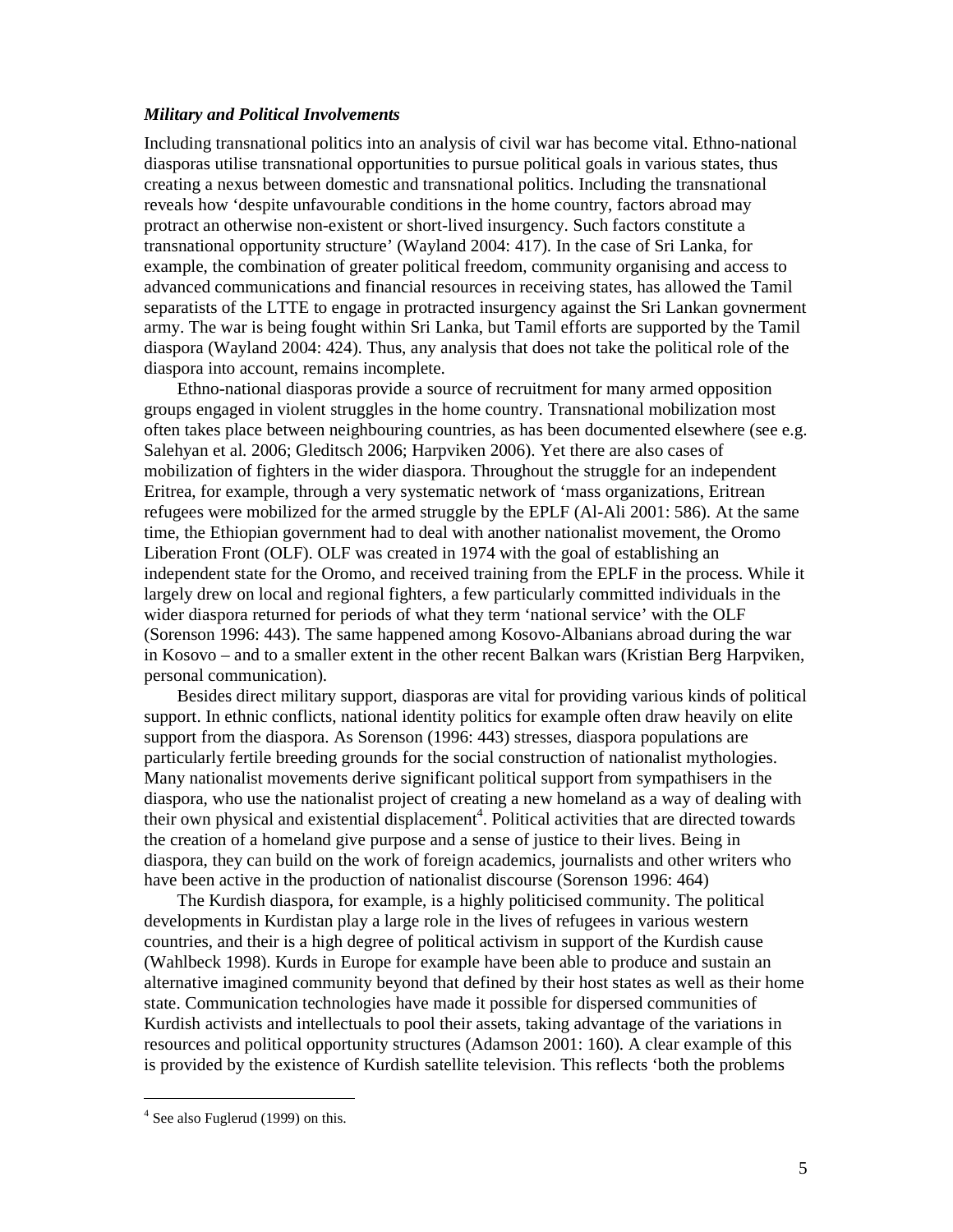that Turkey has in suppressing Kurdish identity in the age of technology and open borders, as well as the growing role of the usually wealthier and better educated Kurdish diaspora in Europe' (Adamson 2001: 162).

 Diasporas have become critical agents of social, political and cultural change in more conventional, less confrontational, ways as well. In the post-war phase, for example, diasporas often emerge as a new, albeit heterogeneous, voice in national affairs (Landolt 1999: 296). Their power in this field to a large extent depends on whether the post-war government of the state they left is willing to listen to this voice, for example by allowing them to vote or engaging them in various political processes in the home land. Especially if the diaspora played a vital role in bringing the government into power, this does happen. In 1993, the Eritrean diaspora was invited to participate in a referendum for independence. Participation in the diaspora was well over 90 percent, and almost all votes were cast in favour of independence (Koser 2001a: 145). After the referendum, overseas nationals were also closely involved in the drafting and ratification of the Constitution<sup>5</sup>.

Diasporas at times are also allowed to vote in elections, and even if they are not, may influence voting decisions in their country of origin. One reason for this is that, in some instances, they are believed to be better informed as they have better access to media and communication networks. Another is that many voters depend on remittances from their relatives abroad (Itzigsohn et al. 1999: 328-9). This political influence expands the field of political competition to include the transnational.

Whereas the diaspora in many ways may be a reflection of the alliances and divisions common in the country of origin, they may also represent a new voice. From their experiences as migrants and their encounters with different political and social systems, new perspectives may develop. In the case of El Salvador, for example, new political and social actors emerged in the diaspora who were 'committed to a transnational social justice and community development agenda that embodied the distinct vision of the Salvadoran migrant citizenry' (Landolt 1999: 295). It was not just the elite who participated, but also ordinary Salvadoran migrants who had never before participated in politics but developed an interest and had the opportunity in exile. Their main goal was to hold on to and contribute to the process of national reconstruction and reconciliation that followed the civil war. This is an example of a case where exile, rather than deepening divisions, led to greater unity and a commitment to peace processes.

# *Advocacy and Lobbying*

 $\overline{a}$ 

The focus of political activities in diaspora is not only on the country of origin. Members of transnational communities may also work for political change by networking with a variety of international agencies, state and non-state actors. In this case, their aim is mainly to raise international awareness, thereby increasing pressures for political change in the home state (Adamson 2001: 156). One way of doing this is by providing accurate information. Members of diaspora groups often put much effort into providing alternative sources of information regarding the political situation in their homeland. In cases of severe suppression of information, such as is the case in the civil war in Algeria, access to unofficial sources of information is heavily dependent on personal networks, travel or cell phone conversations (Adamson 2001: 163). In these instances, the diaspora is also best situated to gain access to information. Television and especially Internet are media that are utilised extensively for disseminating the message to a wider audience. Furthermore, conferences, marches and

<sup>&</sup>lt;sup>5</sup> A similar process has taken place in Somaliland.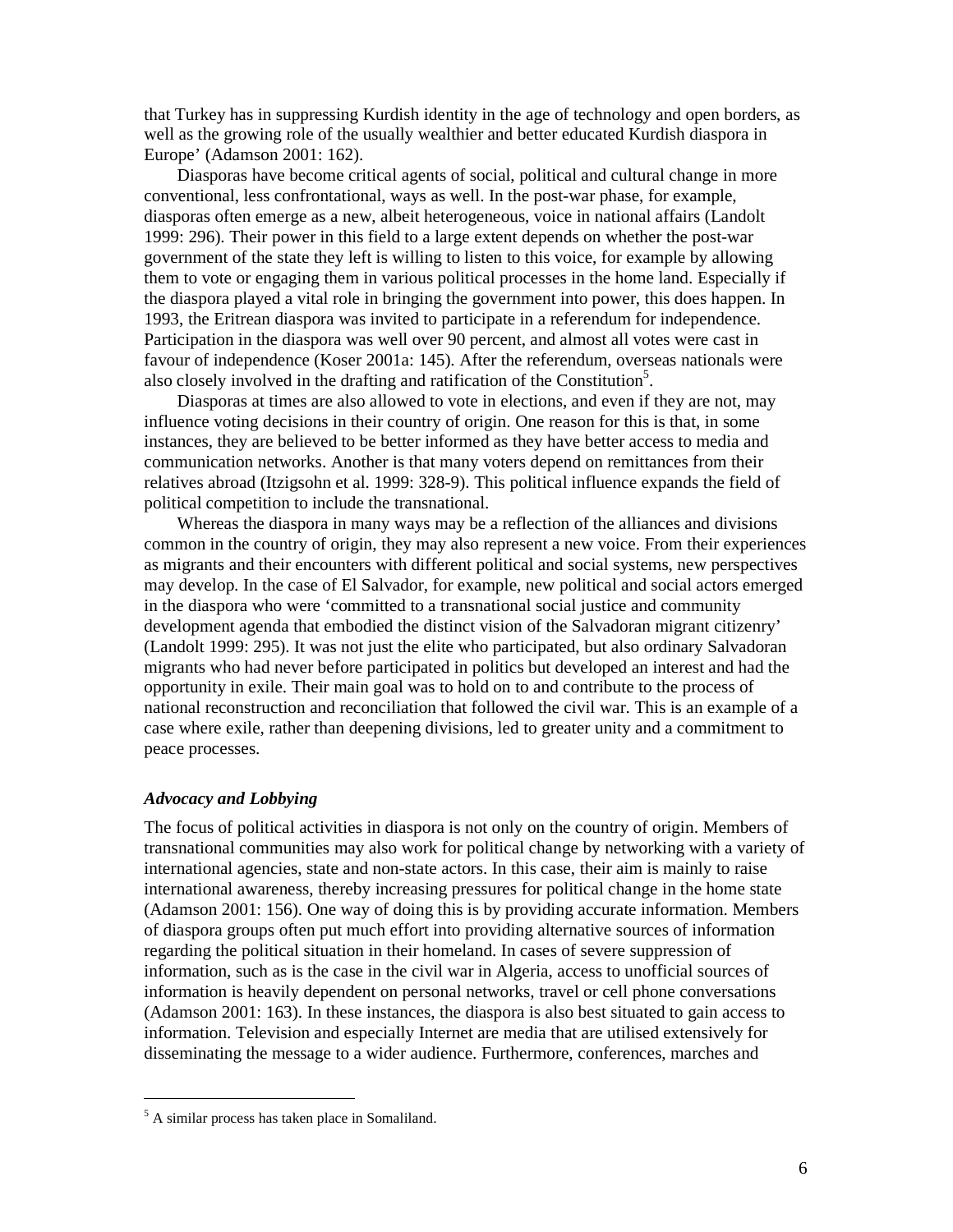demonstrations are organized in the host country in order to draw attention to, and inform the public about, what is happening in the country of origin.

 Besides playing an important role in providing alternative sources of information, various diasporas have invested greatly in lobbying activities aimed at bringing an issue on the international agenda. Adamson (2001: 162) draws attention to the importance of 'ethnic lobbying' in US politics, though it is also suggested that such lobbying rarely is successful. Whereas the Kurds have been mentioned as a diaspora with some success in this field (see e.g. McDowell 1996; Ostergaard-Nielsen 2003), Bosnians and Eritreans have been seen to be unsuccessful in their attempts (Al-Ali et al. 2001; Koser 2001a).

It may be more productive to lobby for support indirectly, through sympathetic NGOs and advocacy networks. In fact, diaspora groups and advocacy networks often use similar strategies and thus can learn from and draw on one another (Adamson 2001: 163). Both can help put issues on the international agenda and engage in framing activities that reshape public opinion on a specific issue. Both can empower and legitimate certain forms of domestic opposition groups. And both can engage in actions that simultaneously create political pressures from above and below. Part of the diaspora strategy will be targeted towards transnational advocacy networks, in order to give their political cause greater legitimacy internationally and draw on a wider range of resources.

### **Does diaspora involvement mean war or peace?**

Having outlined some of the main activities that diasporas engage in to influence the outcome of civil conflict in their home country, I now want to turn to the question of whether these activities lead to peace, or prolong war. In the case of the continuous civil war in Somalia, recent media reports clearly suggest that diaspora involvement prolongs war, by supporting the fighting parties financially or physically. In a recent interview with a Norwegian-Somali, an interesting twist was given to these allegations. The man had sent his younger brother remittances in order to move from Somalia to Qatar; not primarily because of fears for his safety, but rather because he was afraid that his brother would get involved in the fighting. After the Ethiopian invasion, according to my informant, many young men in Somalia were ready to take up arms and there was a real need for peace rather than more fighting.

Although in the literature, there is a greater focus on the negative aspects of diaspora involvement in civil war, the evidence is not conclusive at all. According to Wayland (2004: 425-6), transnational networks sustain ethnopolitical conflicts and diasporas can play a major role in this process because the resources they provide can upset the existing balance of economic, political and military power in the homeland. At the same time, she indicates that these resources may not be enough to definitely change the outcomes of ethnic wars, and that the role of states remains vital as well. Refugees are often associated with conflict, and seen to spread arms, combatants and ideologies conducive to conflict (Salehyan et al. 2006; Gleditsch 2006). Yet little is known about the ways in which diaspora groups are involved in conflict resolution as well as post-conflict reconstruction. This section outlines some of the risks and potentials of diaspora engagement during times of civil war and peace building, but more research is needed to have a more comprehensive understanding of the issues at stake.

#### *Risks*

In the case of Darfur, the diaspora involvement, varying from financial support from Sudanese in the Gulf States to political support from those in Europe and the US, led to a hardening of positions, according to Endre Stiansen (personal communication). In peace negotiations, one third to a half of the delegates are from the diaspora, with many having left over 30 years ago. According to Stiansen, they have the required competence, but they also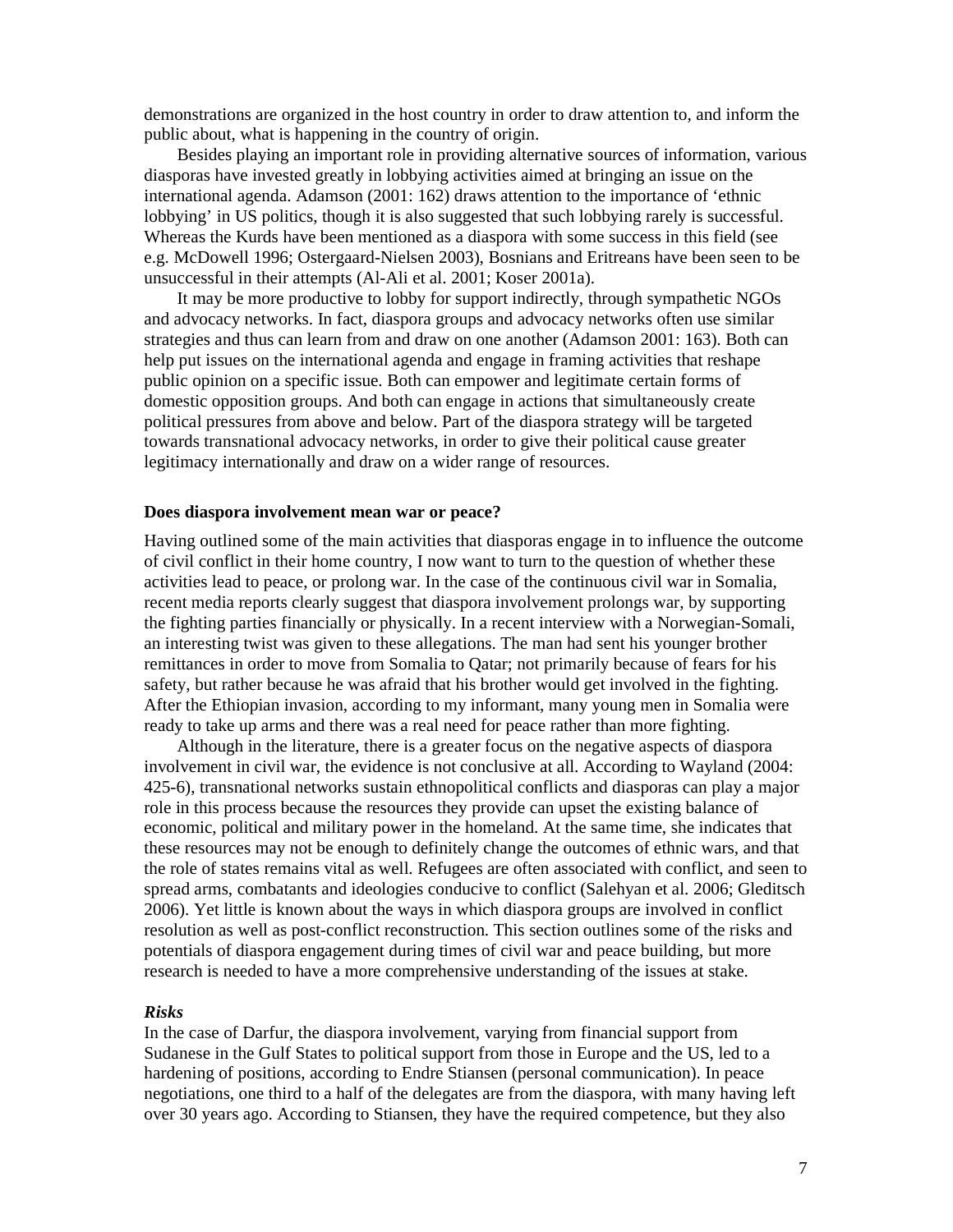have more radical stances, as they do not take part of the conflict in a physical sense. Whereas the Darfur diaspora has limited impact through advocacy and lobbying, they do have a great impact on some of the key actors involved, supporting a range of rebel leaders financially and politically. In this description of the risks of diaspora involvement, Stiansen points out three major problems: members of the diaspora do not face consequences on the ground; they do not have up-to-date information about the situation; and they do not have a single stance.

 The argument that diasporas are more radical in their hatred and more uncompromising in their standpoints because of not facing the consequences of war, is a common one. In relation to this, Sorenson (1996: 443) argues that the Oromo diaspora's motivations and commitment are 'affected by the material and cultural conditions they face in their new country, rather than those in the country affected by civil war. Cheran (2003: 8) argues against such views by stating that they homogenize diaspora nationalism, and do not distinguish between different causes. Yet, of course, the issue of what is a legitimate struggle for self determination and what is a terrorist act against the state, will be answered in many ways by different actors.

 The fact that diasporas do not have accurate information about the current conditions in their country of origin, is also important to take into account. If refugees fled their country five, ten, twenty, or more years ago, how able are they to engage in politics on the ground? In the Oromo case, it has been pointed out that supporters of Oromo nationalism face entirely different conditions from those in Ethiopia, and derive much of the information on which they base their decisions and actions second-hand (Sorenson 1996). Furthermore, this nationalism is conditioned by nostalgia, and builds on 'Oromo traditions' from which the elite diaspora is distanced from.

 A final, and major concern in relation to the involvement of diasporas in civil war, is the fact that they are so divided. According to Sökefeld (2006: 280), there is an 'unspoken and rather cosy connotation of diaspora as community'. But there are significant cleavages and political differences within the group of people we have labelled 'diaspora' throughout this paper. Diasporas are 'stratified by class, caste, education, occupation, religious affiliation, cultural interests, urban or rural background' (Werbner 1999: 24). This is true for Tamils, Sikhs, Kurds, Somalis, Eritreans, Salvadorans, Afghans and most other groups that constitute exiled diasporas. At times stratifications are based on previous, homeland-related alliances, and in those cases, transnational political action appears to reproduce pre-existing power asymmetries (see e.g. Guarnizo 2003). At times, they are based on new divisions developed in exile or on divisions between the diaspora and those in the country of origin. It is thus vital, when studying the impact of diasporas on civil war, to disaggregate the different groups that a diaspora is constituted of, as well as how these groups relate to the domestic polity.

# *Potentials for Peace*

Besides supporting the different actors in civil wars, members of ethno-national diasporas are actively involved in peace processes and post-conflict reconstruction and reconciliation. This topic is of particular interest and requires further research. Many diasporas are critical agents of social change, and the transnational social field may be seen as a field in which 'established structures of domination and exploitation are contested, altered and reconstructed (Landolt 1999: 292). There is of course the question of how this is done, and whether these aims do not create further conflict. But when the transnational dimension proofs to be vital to the advancement of a discourse on human rights and a critical debate on violence and repression, this can only be seen as a healthy development. In the cases of Haiti and El Salvador, for example, such processes have been noted to make a difference (see e.g. Gammage 2004). Migrants often gain the space and resources to fight for more peaceful and equal conditions in their country of origin.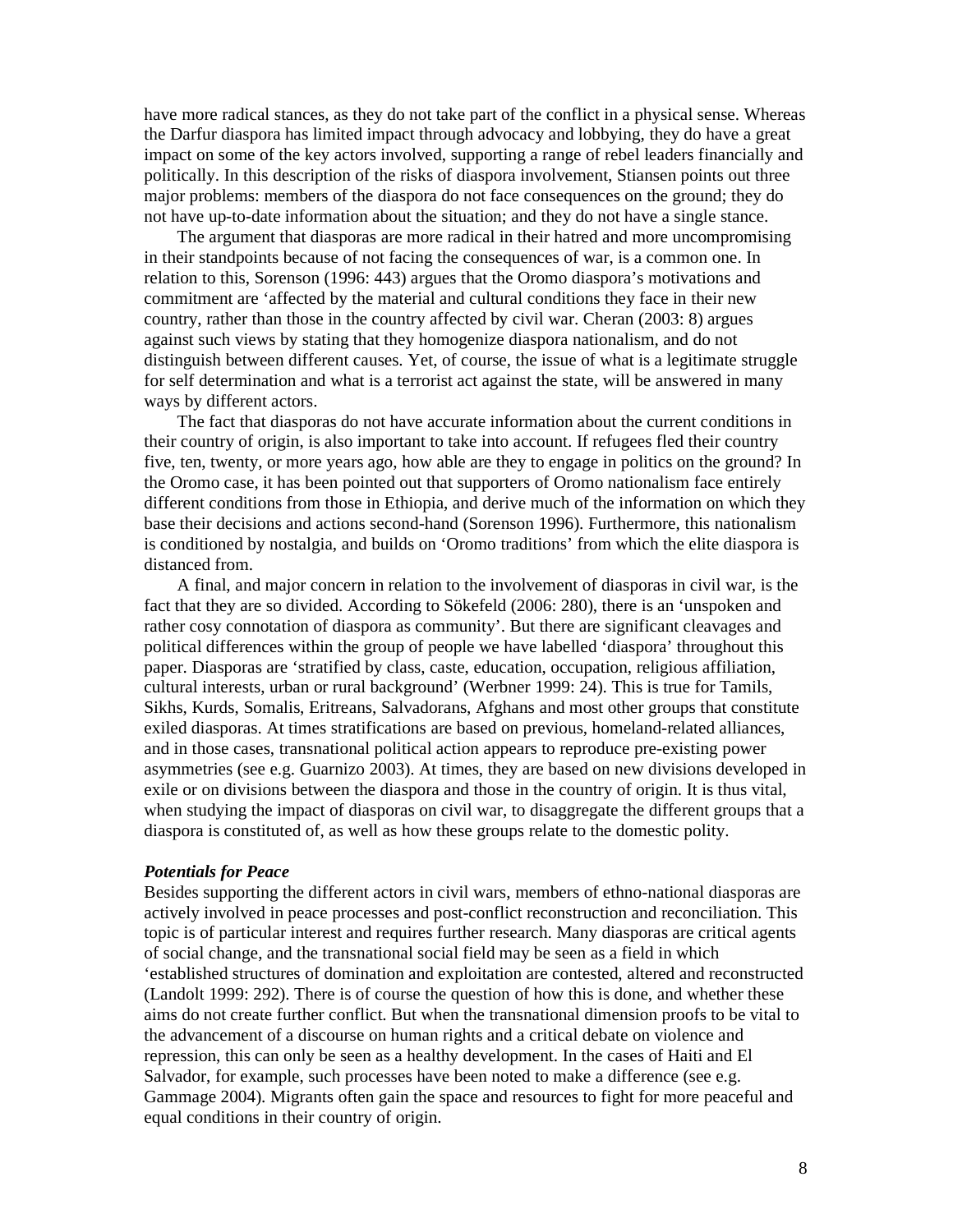Furthermore, and importantly, once a conflict has ended, the diaspora can do much to maintain the often fragile peace. In the reconstruction phase, remittances are often vital in guaranteeing stability on both micro and macro level. In the case of Somaliland and Afghanistan, for example, remittances have proven essential (Ahmed 2000;Monsutti 2004;Stigter et al. 2005). Furthermore, political resources gained once abroad may proof vital for guaranteeing stability. Members of the diaspora are often counted upon to help form newly created political institutions and staff the civil services. Many of them are highly motivated to contribute to the rebuilding of the homeland, and have required the necessary skills to do so. And many do have a genuine wish for reconciliation, as in the case of El Salvador: the transnational strategies of the diaspora reflected a desire for rapprochement and collaboration across the political and class divisions (Landolt 1999: 312). Unfortunately, however, such potentials for peace are underreported and need further study.

## **Suggestions for Further Research**

Though the literature on migrant political transnationalism is expanding, there is still relatively little work done on the role of the wider diaspora in civil wars. The following topics may be relevant to consider when drawing up a research agenda on the transnational facets of civil war that focuses on diasporas:

- How do state and nonstate actors like diasporas compete and collaborate in conflict and in bringing an end to civil war
- How do various transnational actors work to manage and resolve conflicts
- How can we find ways to disaggregate the 'diaspora' concept in order to understand the contributions of different elements within these groups
- What are the power relations between local and transnational actors in civil war
- Can we find interdisciplinary ways of studying transnational facets (methods, theoretical framework)

### **References**

- Adamson, F. 2001 Mobilizing for the Transformation of Home: Politicized Identities and Transnational Practices. *In* New Approaches to Migration? Transnational Communities and the Transformation of Home. K. Koser and N. Al-Ali, eds. Pp. 155-168. London: Routledge.
- Ahmed, I. 2000 Remittances and Their Impact in Postwar Somaliland. Disasters 24(4): 380-389.
- Al-Ali, N., R. Black, and K. Koser 2001 Refugees and Transnationalism: The Experience of Bosnians and Eritreans in Europe. Journal of Ethnic and Migration Studies 27(4):615-634.
- Al-Ali, N. B. R. K. K. 2001 The limits to 'transnationalism': Bosnian and Eritrean Refugees in Europe as Emerging Transnational Communities. Ethnic and Racial Studies 24(4): 578-600.
- Ballentine, K. 2003 Program on Economic Agendas in Civil Wars: PRincipal Reserach Findings and Policy Recommendations. New York, International Peace Academy.
- Cheran, R. 2003 Diaspora Circulation and Transnationalism as Agents for Change in the Post Conflict Zones of Sri Lanka. Berlin, Germany, Berghof Foundation for Conflict Studies. Policy Paper.
- Cohen, R. 1997 Global diasporas: an introduction. edition.London: UCL Press.
- Collier, P. 2000 Economic Causes of Civil Conflict and their Implications for Policy. Washington, World Bank. Development Research Group Report.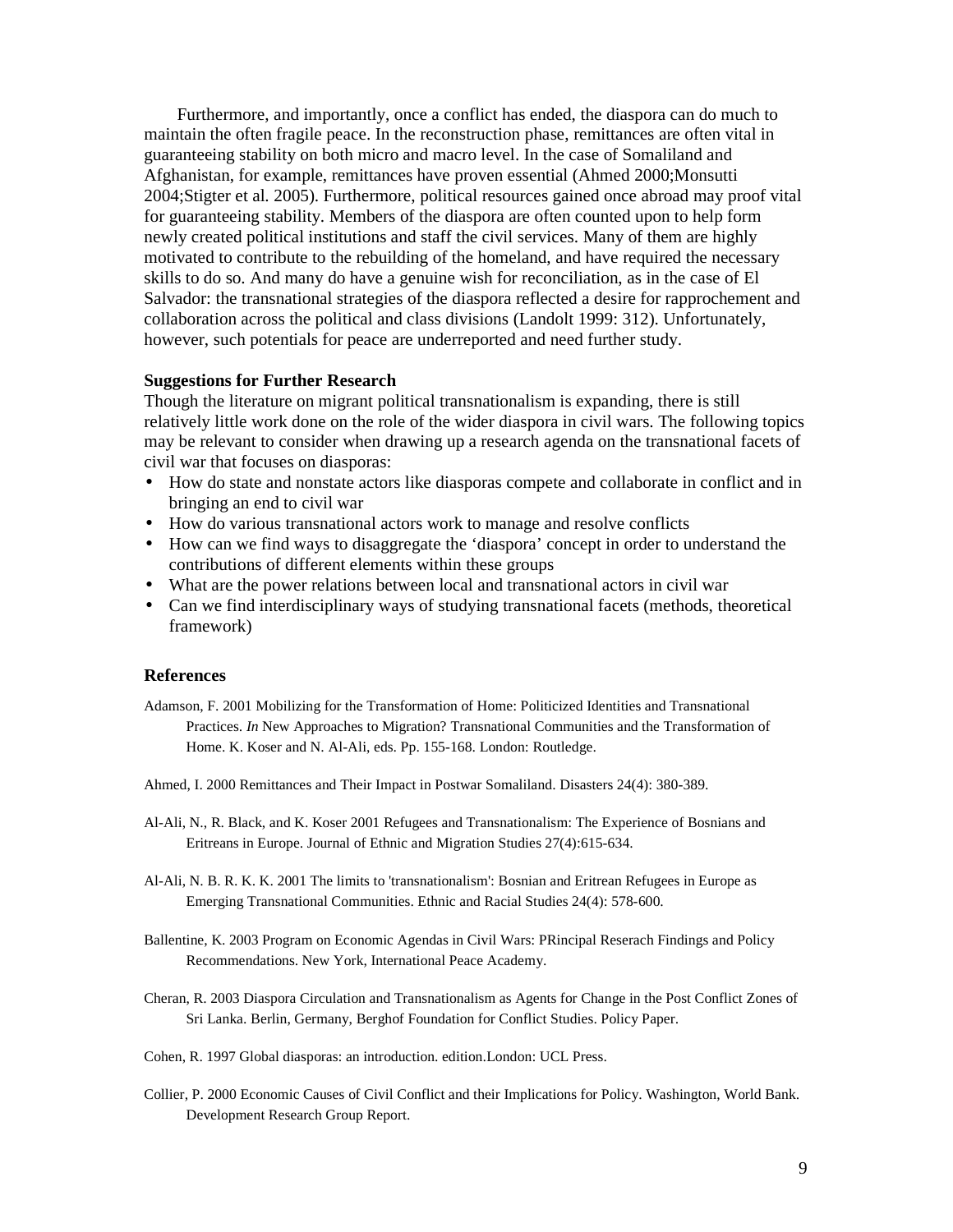- Collinson, S. 2003 Power, Livelihoods and Conflict: Case Studies in Political Economy Analysis for Humanitarian Action. London, ODI. Humanitarian Policy Group.
- Ellis, P. and Z. Khan 2001 The Kashmiri Diaspora. Influences in Kashmir. *In* New Approaches to Migration? Transnational Communities and the Transformation of Home. K. Koser and N. Al-Ali, eds. London: Routledge.
- Faist, T. 2000 Transnationalization in International Migration: Implications for the Study of Citizenship and Culture. Ethnic and Racial Studies 23(2): 189-222.
- Fuglerud, O. 1999 Life on the Outside. The Tamil Diaspora and Long Distance Nationalism.London: Pluto Press.
- Gammage, S. 2004 Exercising Exit, Voice and Loyalty: A Gender Perspective on Transnationalism in Haiti. Development and Change 35(4): 743-771.
- Gleditsch, K. Skrede. 2006 Transnational Dimensions of Civil War. Essex, University of Essex.
- Guarnizo, L. P. A. H. W. 2003 Assimilation and Transnationalism: Determinants of Transnational Political Action Among Contemporary Migrants. American Journal of Sociology 108(6): 1211-1248.
- Harpviken, K. Berg. 2006 Transnational Mobilization? The Taliban in Context. Oslo, PRIO. Paper presented at workshop CSCW.
- Horst, C. and N. Van Hear 2002 Counting the Cost: Refugees, Remittances and the "War Against Terrorism". Forced Migration Review 14: 32-34.
- Itzigsohn, J., C. Dore Cabral, E. Hernandez Medina, and O. Vazquez 1999 Mapping Dominican political transnationalism: Narrow and broad transnational practices. Ethnic and Racial Studies 22(2)
- Keohane, R. and S. Nye 1971 Transnational Relations and World Politcs.Cambridge, MA: Harvard University Press.
- Kivisto, P. 2001 Theorizing Transnational Immigration: A Critical Review of Current Efforts. Ethnic and Racial Studies 24: 549-577.
- Koser, K. 2001a From Refugees to Transnational Communities? *In* New Approaches to Migration? Transnational Communities and the Transformation of Home. K. Koser and N. Al-Ali, eds. Pp. 138-152. London: Routledge.
- Koser, K. 2001b 'War and Peace in Eritrea'. Copenhagen, Centre for Development Research. Living on the Edge: Migration, Conflict and State in the Backyards of Globalisation.
- Landolt, P. A. L. B. S. 1999 From Hermano Lejano to Hermano Mayor: the Dialectics of Salvadoran Transnationalism. Ethnic and Racial Studies 22(2): 290-315.
- Lindley, A. 2006 Migrant Remittances in the Context of Crisis in Somali Society. A Case Study of Hargeisa. London, Overseas Development Institute. Humanitarian Policy Group Working Paper.
- Malkki, L. 1992 National Geographic: The Rooting of Peoples and the Territorialization of National Identity Among Scholars and Refugees. Cultural Anthropology 7(1): 24-44.